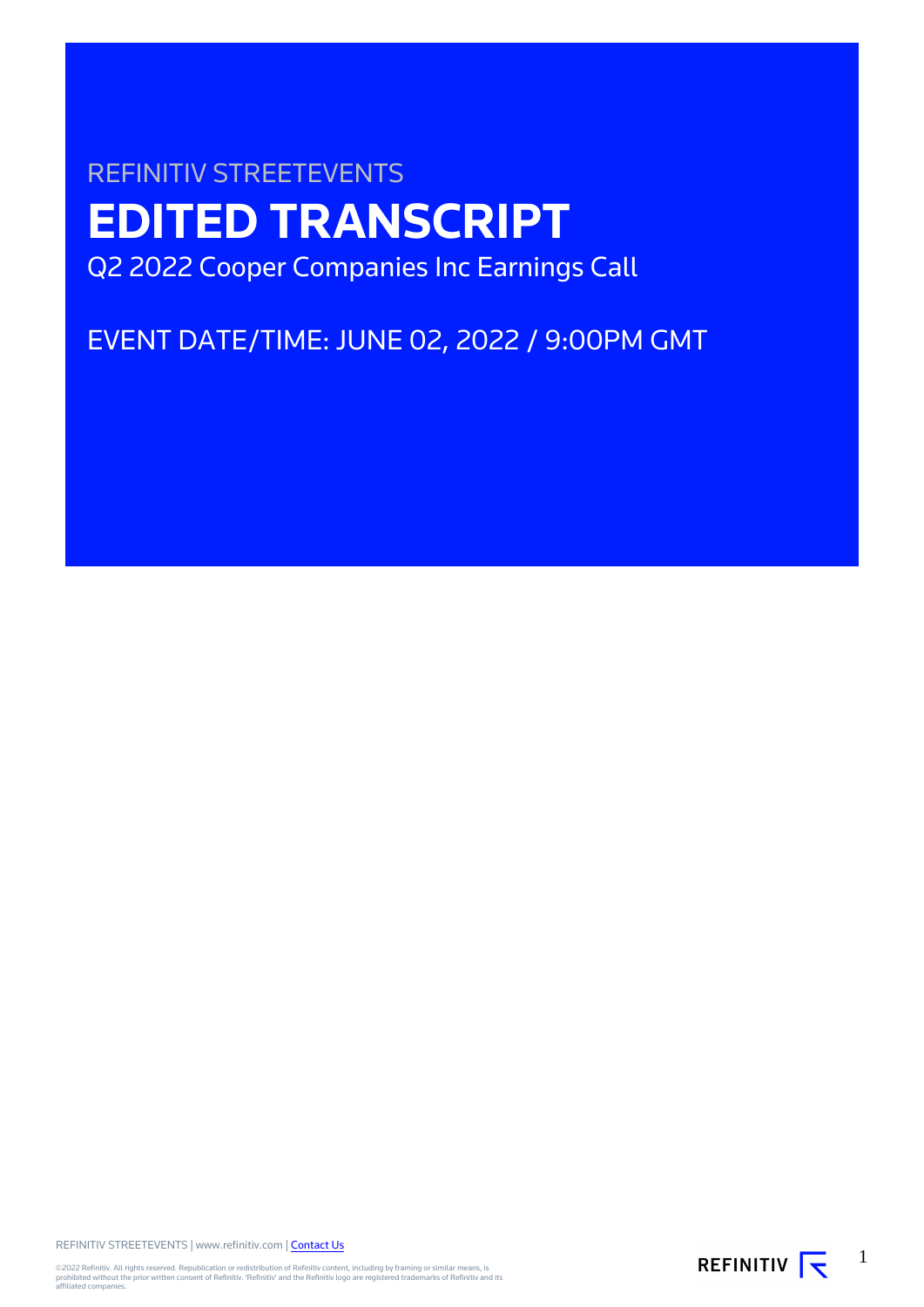#### **CORPORATE PARTICIPANTS**

**Albert G. White** The CooperCompanies, Inc. - President, CEO & Non-Independent Director **Brian G. Andrews** The CooperCompanies, Inc. - Executive VP, CFO & Treasurer **Kim Duncan** The CooperCompanies, Inc. - VP of IR & Risk Management

#### **CONFERENCE CALL PARTICIPANTS**

**Christopher Cook Cooley** Stephens Inc., Research Division - MD **David Joshua Saxon** Needham & Company, LLC, Research Division - Senior Analyst **Jason M. Bednar** Piper Sandler & Co., Research Division - VP & Senior Research Analyst **Jeffrey D. Johnson** Robert W. Baird & Co. Incorporated, Research Division - Senior Research Analyst **Joanne Karen Wuensch** Citigroup Inc., Research Division - MD **Jonathan David Block** Stifel, Nicolaus & Company, Incorporated, Research Division - MD & Senior Equity Research Analyst **Lawrence H. Biegelsen** Wells Fargo Securities, LLC, Research Division - Senior Medical Device Equity Research Analyst **Matthew Ian Mishan** KeyBanc Capital Markets Inc., Research Division - VP & Senior Equity Research Analyst **Robert Justin Marcus** JPMorgan Chase & Co, Research Division - Analyst **Steven Michael Lichtman** Oppenheimer & Co. Inc., Research Division - MD & Senior Analyst **Mike Besenjak** William Blair **Zachary Ross Weiner** Jefferies LLC, Research Division - Equity Associate

#### **PRESENTATION**

#### **Operator**

Good day, and thank you for standing by. Welcome to the Cooper Companies Second Quarter 2022 Earnings Conference Call. (Operator Instructions) Please be advised that today's conference is being recorded. (Operator Instructions)

I would now like to hand the conference over to your speaker today, Kim Duncan, Vice President of Investor Relations and Risk Management. Please go ahead, ma'am.

#### **Kim Duncan The CooperCompanies, Inc. - VP of IR & Risk Management**

Good afternoon, and welcome to CooperCompanies Second Quarter 2022 Earnings Conference Call. During today's call, we will discuss the results and guidance included in the earnings release and then use the remaining time for questions. Our presenters on today's call are Al White, President and Chief Executive Officer; and Brian Andrews, Chief Financial Officer and Treasurer.

Before we begin, I'd like to remind you that this conference call contains forward-looking statements, including all revenue and earnings per share guidance and other statements regarding anticipated results of operations, market or regulatory conditions and acquisitions, integration of any acquisitions or their anticipated benefits. Forward-looking statements depend on assumptions, data or methods that may be incorrect or imprecise and are subject to risks and uncertainties.

Events that could cause our actual results and future actions of the company to differ materially from those described in forward-looking statements are set forth under the caption forward-looking statements in today's earnings release and are described in our SEC filings, including Cooper's Form 10-K and Form 10-Q filings, all of which are available on our website at coopercos.com. Should you have any additional questions following the call, please call our investor line at (925) 460-3663 or e-mail ir@cooperco.com.

And now I'll turn the call over to Al for his opening remarks.

#### **Albert G. White The CooperCompanies, Inc. - President, CEO & Non-Independent Director**

Great. Thank you, Kim, and welcome everyone to our second quarter conference call. Let me start by highlighting that our businesses are performing extremely well. Both CooperVision and CooperSurgical posted strong revenue growth, gained share, and are continuing to see strong momentum. We're successfully managing through a variety of challenges, from supply chain to COVID restrictions in China, and we're maintaining our market-leading growth rates, so I'm really pleased with how the year is progressing. For the full year, we're increasing our organic revenue guidance for both businesses by incorporating our Q2 outperformance and the strength we're continuing to see.

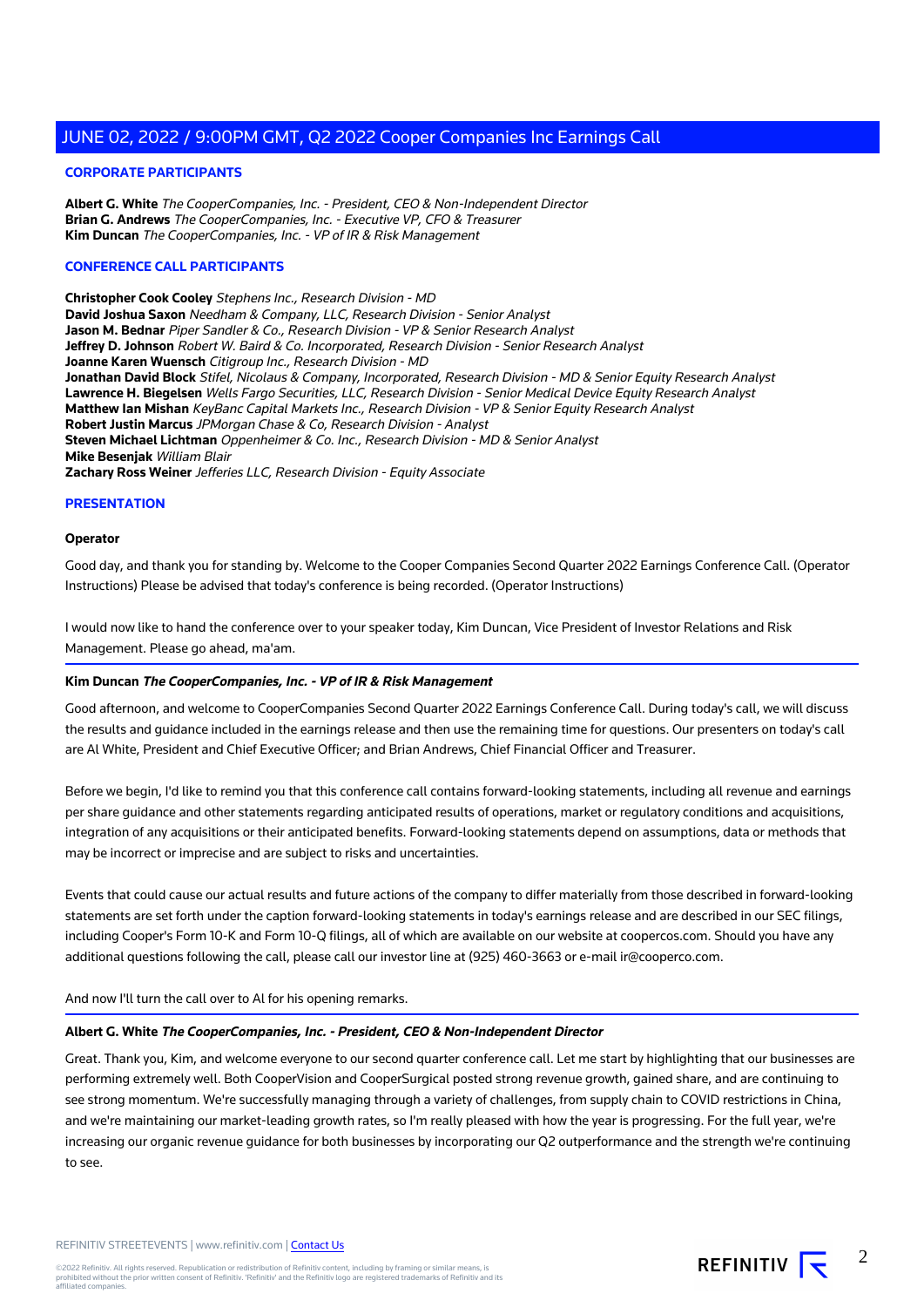Moving to the quarter, consolidated revenues reached an all-time high of \$830 million, with CooperVision at \$554 million, up 12% organically and CooperSurgical at \$276 million, up 40% as reported or up 6% organically. The quarter was led by strength in CooperVision's daily silicone hydrogel portfolio and our myopia management products, and CooperSurgical's fertility business which posted another double-digit growth quarter. Non-GAAP earnings per share were \$3.24. Brian will provide the details, but this quarter was negatively impacted by FX and our contact lens solutions business.

Moving to CooperVision, and reporting all percentages on an organic basis, our revenue growth was strong and diversified as we grew nicely in all product categories, spheres, torics and multifocals within all 3 geographic regions. The Americas were up 8%, EMEA grew 17% and Asia Pac grew 11%. This resulted in nice share gains, which is impressive following our strong Q1 performance. And for those of you tracking calendar quarters, our calendar Q1 organic growth rate was 16% against a market we estimate grew 12%. So, strong numbers, and we remain well positioned to continue gaining share as we launch new products, expand product ranges, provide market-leading flexibility through our customized offerings, execute on key account relationships, and deliver fantastic customer service.

Regarding products, our daily silicone hydrogel lenses posted very strong results, growing 28%. Daily silicones continue to lead the market, and we offer the broadest portfolio in the industry. Our premium 1-day offering, MyDay, is available in a broad range of spheres, torics and multifocals, and while all these categories are performing well, it's worth highlighting the multifocal. The launch of the MyDay multifocal is still limited geographically, but it's rapidly taking share in markets where it's available, and we'll continue rolling it out as we progress through the year. The feedback from optometrists on our breakthrough Binocular Progressive Fitting System remains fantastic and patients are continuing to say the lens is the best multifocal they've ever worn. This success is driving a nice halo effect on our already successful MyDay spheres and torics, so we remain very optimistic about the future of this brand.

The other brand in our daily silicone hydrogel portfolio is clariti, which is also available as a sphere, toric and multifocal and is typically sold into more of a mass market setting. This lens performed really well again this quarter, especially in our Asia Pac region, where we're continuing to roll out the sphere in Japan. Our silicone FRPs, Biofinity and Avaira, reported another solid quarter of 8% growth. And lastly, as an umbrella comment about all these offerings, I'm happy to report that we're seeing an uptick in the growth rate of our branded product sales. As many of you are aware, we take a lot of pride in our customized offerings, which includes customer brands, but our own high-quality CooperVision brands are also showing strong growth, especially MyDay.

Moving to myopia management, we posted revenues of \$23 million, up 61%, including MiSight up 144%. The specialty part of our business is extremely healthy, driven by growing traction in key accounts and continued strength with private practitioners. We have some challenges in China where COVID restrictions are hurting our Ortho K sales and impacting our MiSight launch, but the rest of the world is performing really well. MiSight, in particular, is excelling in all geographies as the ophthalmic community continues to embrace the growing myopia management segment of the market. And on another encouraging note, we're also seeing positive halo trends with our tracking data showing customers who are selling MiSight are accelerating their selling of our other lenses.

Moving to SightGlass myopia and management glasses, we closed our joint venture with EssilorLuxottica in March, and we're already seeing exciting progress, including additional availability of the product in additional markets such as China. Regarding an FDA approval, the 3-year clinical data for SightGlass is being compiled right now, and we look forward to receiving the data and sharing it with the FDA in the near future. So, in summary, we're seeing strong momentum in all areas of myopia management and we expect to continue posting strong results.

Before moving to market data, let me touch on our contact lens solutions business. Recent supply [chain] (added by company after the call) challenges have hit this operation hard, and we've experienced a significant decline in sales. Given this, we completed a strategic review and confirmed this is a nonstrategic business in a declining industry that's going to require a lot of capital to upgrade the facility, so we decided to exit the business by fiscal year-end. From a financial perspective, we expect this business to report roughly \$20 million in revenues this year, down from \$44 million last year. We are excluding these results from our organic growth rates to ensure transparency and comparability, and Brian will provide additional color on the rest of the P&L in a few minutes.

To wrap up on CooperVision, the contact lens market is performing exceptionally well, even in the face of continuing COVID challenges. Growth in daily silicones and an increasing prevalence of childhood myopia are offsetting the lower patient traffic tied to COVID. We

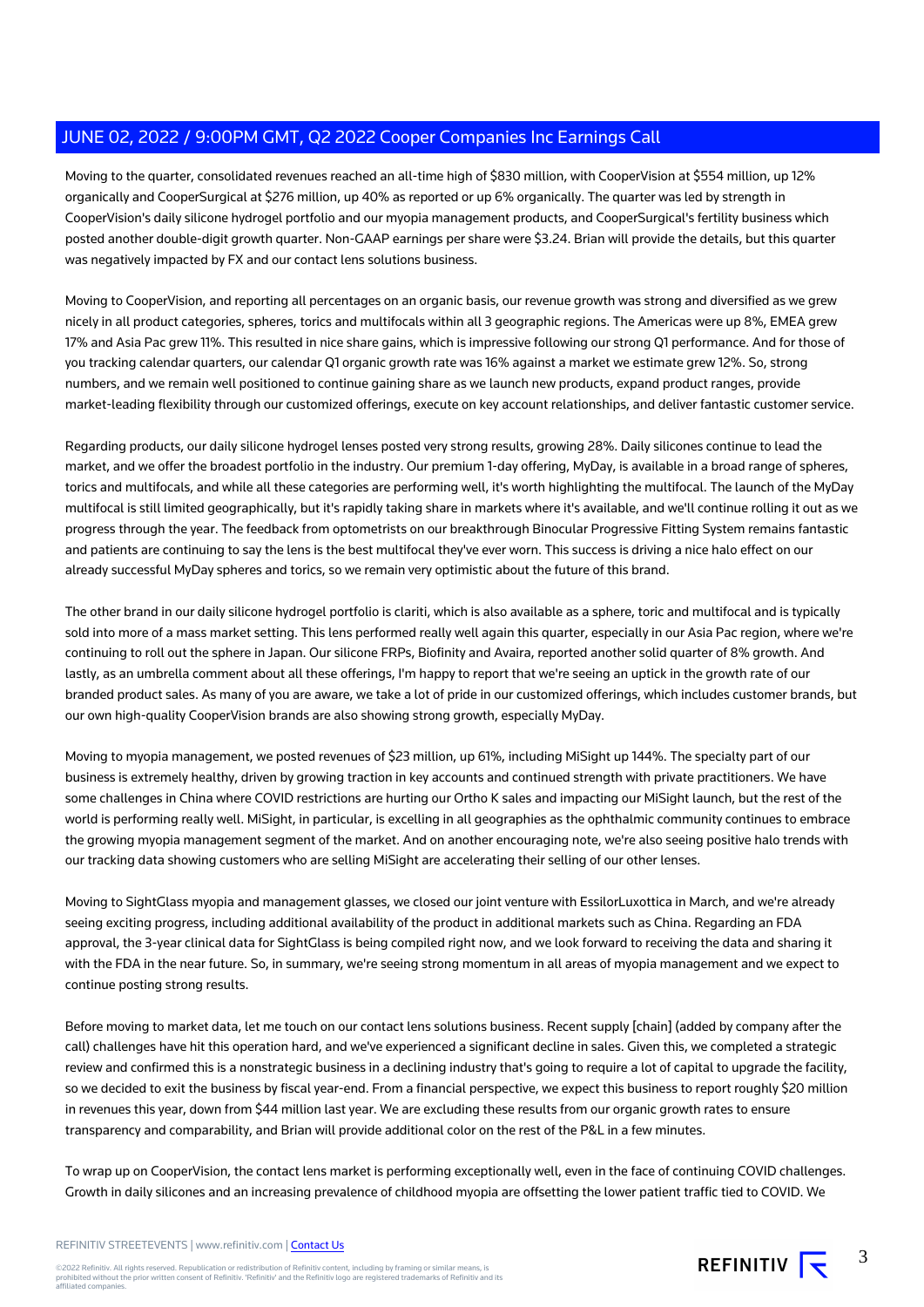expect global growth in the industry to remain strong as patient traffic continues to improve, and we look forward to what should be a strong back-to-school season this fall. Growth is also supported by the macro trends around vision correction, including that roughly 1/3 of the world is myopic today, and that is expected to increase to 50% by 2050. For CooperVision, we have a robust product portfolio, ongoing product launches, a fast-growing myopia management business, and our fit data remains very strong, so we remain very bullish on our future.

Moving to CooperSurgical, we posted another strong quarter led by double-digit growth in our fertility business. Our OB/GYN medical device portfolio also returned to growth, and our stem cell storage business posted a solid quarter. We did have some unexpected weakness in PARAGARD, but believe our performance tracked the broader IUD market, which hasn't rebounded as fast from COVID as other areas. Walking through each of these, let me start with fertility.

Fertility posted sales of \$114 million, up 15%. Strength was seen throughout our product portfolio of consumables, capital equipment, genomics and donor egg activity. Particular strength was seen from our RI Witness products, which comprise our proprietary automated lab management system that clinics implement to maximize safety and security by optimizing their lab practices, along with strength from our AI-based genetic testing, which doctors use to select the best embryo transfer.

Moving to our office and surgical category. We posted sales of \$162 million, down 1%. Our OB/GYN medical devices grew 3%, which was strong given this is the area where we were most impacted by global supply chain challenges. Particular strength in this business unit was seen within our labor and delivery portfolio, and laparoscopic closure products.

Moving to our stem cell storage business that we entered with the Generate acquisition, sales grew 5%. There is a ton of activity right now integrating this business into CooperSurgical, and it's going well. The teams are seeing early success on commercial synergies, and they have some exciting ideas to drive additional growth synergies, so I remain bullish on our future in this space.

Lastly, on PARAGARD. Sales were down 6% for the quarter, and we're continuing to see softness in the market. This certainly doesn't appear to be product specific as the entire IUD marketplace has remained under pressure with lower volumes driven by lower patient flow and what we believe is a temporary shift in buying behavior to birth control pills with telemedicine. We're closely monitoring the market and we remain cautiously optimistic we'll see a return to pre-COVID levels as we move towards the end of the year.

To wrap up on CooperSurgical, let me highlight a few key takeaways. First, we're seeing success from our Generate acquisition, both on the fertility and stem cell storage parts of the business. There are a lot of commercial synergies that we're capitalizing on, and this acquisition is certainly looking like a success right now. Second, our fertility business continues to perform extremely well. This is a solid growth industry with strong macro trends, and we continue forecasting long-term market growth of 5% to 10% with us in the upper part of that range. Lastly, our team has completed 6 acquisitions since the beginning of last fiscal year and they've maintained market-leading customer service and strong sales, even while integrating these businesses and managing through significant supply chain and logistics challenges, so impressive performance.

To conclude, we operate in recession resistant industries with strong macro growth trends. Additionally, significant amounts of our sales are annuity in nature. So we need to be resilient in times like this, investing intelligently to capitalize on growth opportunities while ensuring we're advancing our infrastructure projects to support our growth. We'll remain sensitive to the challenges facing us and be proactive managing our businesses, maintaining a focus on delivering long-term shareholder value. This includes continuing to make progress on our ESG initiatives. We just released our second ESG report which highlights progress in several important areas, and you can find this report on our Investor Relations page.

And lastly, I'd be remiss if I didn't thank our fantastic employees. It's their hard work and dedication that drives our success and makes Cooper such a special place to work, so a big thank you to all Cooper employees.

And with that, I'll turn the call over to Brian.



4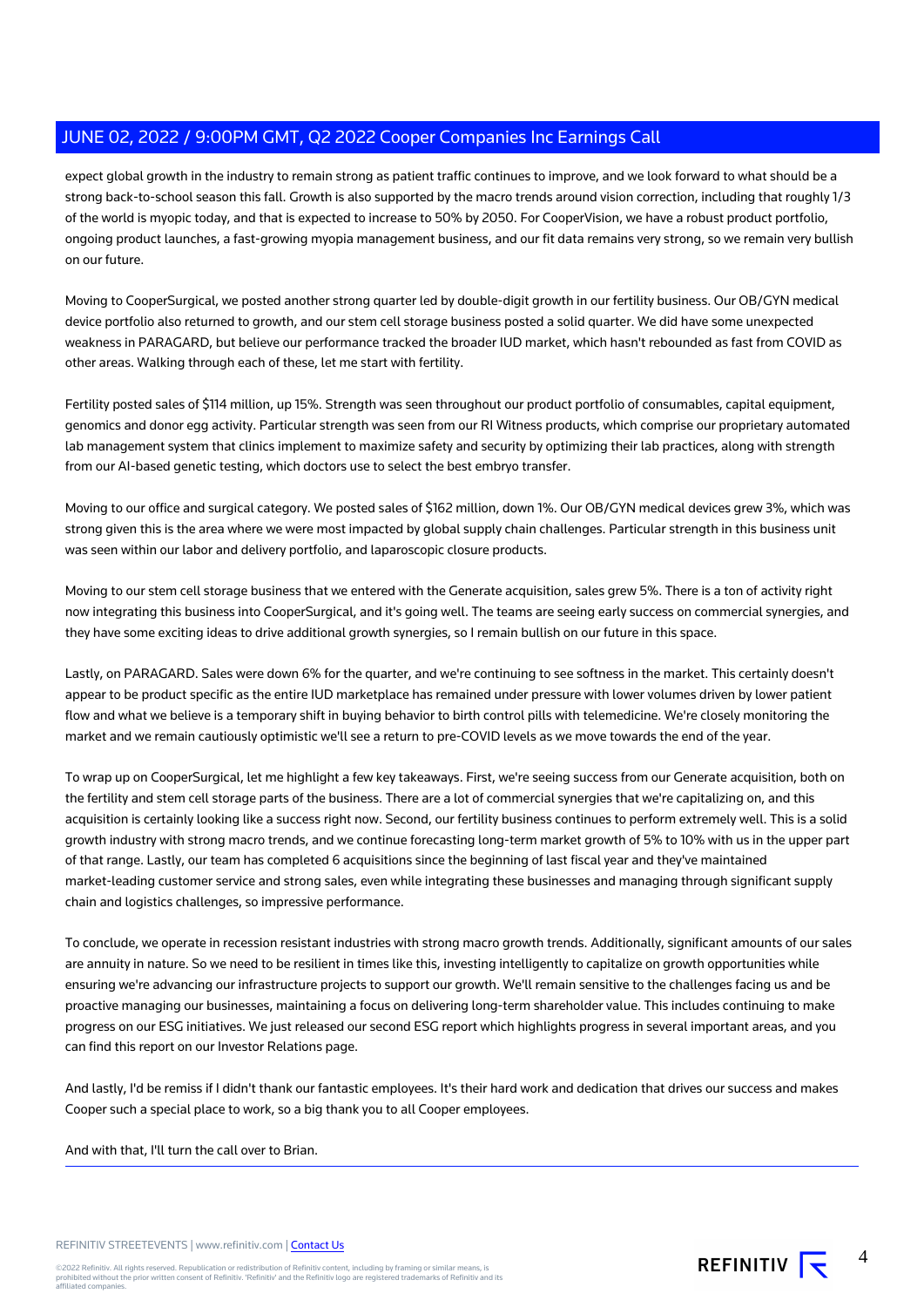#### **Brian G. Andrews The CooperCompanies, Inc. - Executive VP, CFO & Treasurer**

Thank you, Al, and good afternoon, everyone. Most of my commentary will be on a non-GAAP basis, so please refer to our earnings release for a reconciliation of GAAP to non-GAAP results.

Second quarter consolidated revenues were \$830 million, up 15%, or up 10% organically. Consolidated gross margin was 66.7% down 140 basis points from last year driven primarily by currency. Operating expenses grew 18% and were 42.2% of revenues, primarily as a result of the acquisition of Generate Life Sciences and higher R&D investments. Consolidated operating margin was 24.5%. Within this, we did see challenges from supply chain and inflationary pressures, but our teams did a nice job managing costs and price increases and continuing efficiency improvement initiatives, such as the consolidation of CooperSurgical's production into Costa Rica, helped offset the impact.

Interest expense was \$10.8 million, and our effective tax rate was 13.7%. Non-GAAP EPS was \$3.24, with roughly 49.7 million average shares outstanding.

Year-over-year FX negatively impacted earnings by \$0.53 in the quarter, which was \$0.15 worse than we forecasted at the time of our last earnings call. One point to mention is that a large portion of the quarterly FX loss was from the remeasurement impact of yen and euro based intercompany trade receivables. These remeasurements happen every quarter and the net amount is usually relatively small; however, significant currency moves towards the end of the quarter resulted in a larger loss in "other income and expense".

The other unusual item from this quarter was the operating loss from our contact lens solutions business of roughly \$0.05. To add some color to what Al mentioned earlier, this has not been a profitable business for us this year. We had a recall in Q1 which resulted in low sales and an operating loss. We expected the business to rebound in Q2, but continuing supply chain challenges prevented that, and Q2 sales were only \$4.4 million with a roughly \$2.7 million operating loss. From a non-GAAP perspective, we recognized and excluded many costs from the shutdown decision this quarter, but the business remains operational so activity remains in our non-GAAP P&L and will remain so until we exit the business at fiscal year-end.

Returning to the quarter, free cash flow was \$88 million, net debt decreased \$125 million to \$2.86 billion, and our adjusted leverage ratio reduced to 2.59x. Net debt decreased by more than free cash flow due to the positive impact from closing the SightGlass Vision joint venture.

Moving to guidance, we're increasing our revenue growth ranges for CooperVision and CooperSurgical to include our Q2 results and the strength we're continuing to see in our markets, offset mostly by the impact of currency. For EPS, we're updating our guidance to reflect the negative impact of currency and interest rates but holding it unchanged outside of that. Outside of that, there are a number of moving parts, but ultimately positives such as higher revenues, efficiency efforts, and a lower effective tax rate are offsetting supply chain, inflationary pressures, and the negative impact of the solutions shutdown.

This all results in a consolidated revenue guidance range of \$3.280 billion to \$3.312 billion, up 9% to 10% organically, with CooperVision revenues of \$2.225 billion to \$2.247 billion, up 10% to 11% organically, and CooperSurgical revenues of \$1.055 billion to \$1.065 billion, up 6% to 7% organically. Non-GAAP EPS is expected to be in the range of \$13.09 to \$13.29. For interest expense, we're assuming a 50-basis-point increase in both June and July, and a 25-basis-point rate increase in September. Regarding currency, the year-over-year impact from FX is now a roughly 5% headwind to revenues and a 14% headwind to EPS. Although we don't provide quarterly guidance, with a number of moving parts, let me add that we expect Q3 earnings to be similar to Q2 driven by the significant negative impact of currency for the quarter. We also forecast a large increase in interest expense in Q3 but expect that to be offset by a lower tax rate. For Q4, we expect a rebound in EPS, led by a lower pound flowing through our cost of goods, helping CooperVision's gross margin.

And note, this guidance does not include our pending acquisition of Cook Medical's Reproductive Health business. That transaction is still pending regulatory approval and we'll update you once we're closer to completing that process.

And with that, I will hand it back to the operator for questions.

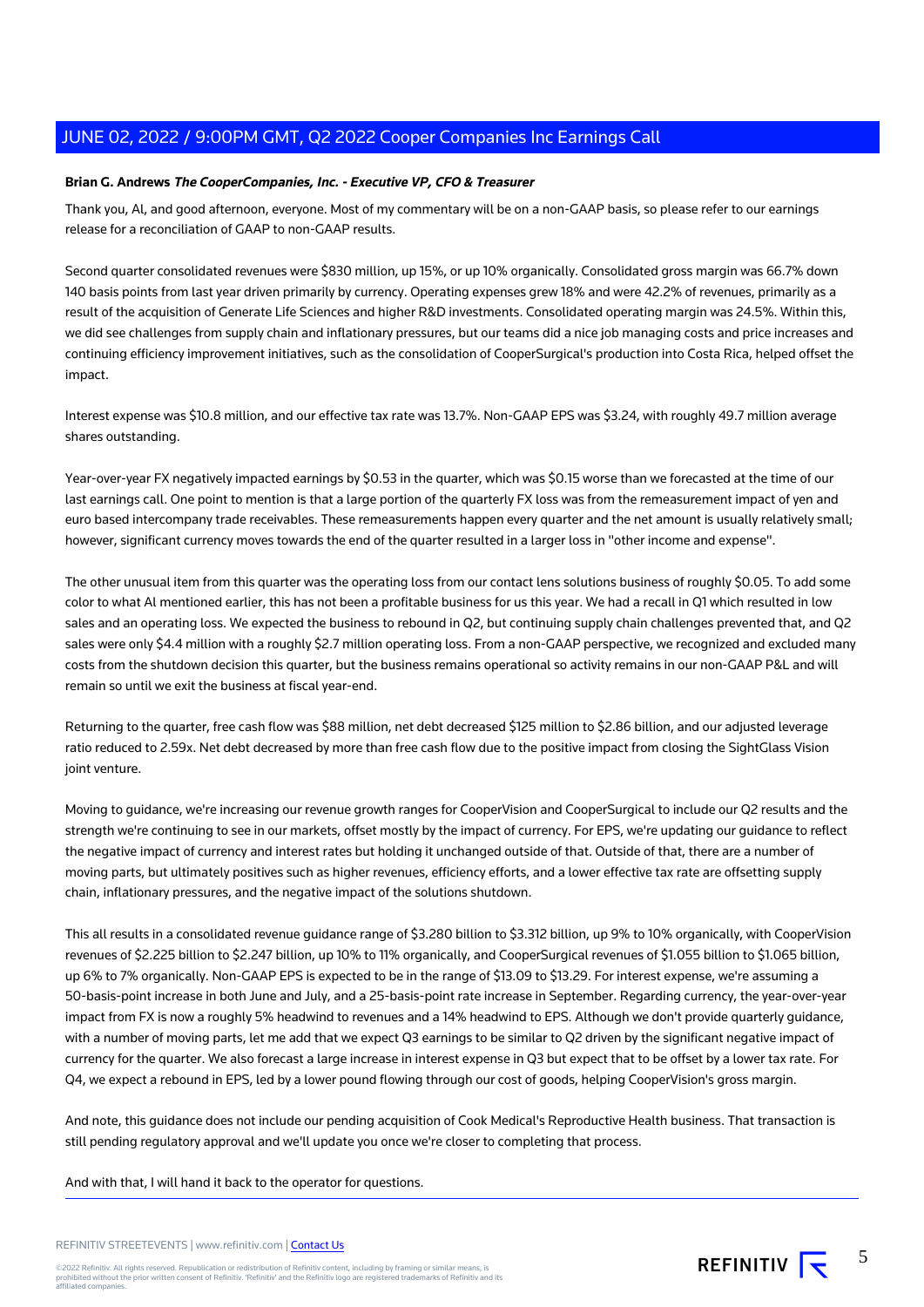#### **QUESTIONS AND ANSWERS**

#### **Operator**

(Operator Instructions) Our first question comes from Matthew Mishan with KeyBanc.

#### **Matthew Ian Mishan KeyBanc Capital Markets Inc., Research Division - VP & Senior Equity Research Analyst**

A lot of moving pieces here, but I'll start with a bigger macro piece. Are you guys seeing any kind of change in consumer activity due to the inflation that we've been seeing?

#### **Albert G. White The CooperCompanies, Inc. - President, CEO & Non-Independent Director**

I think, Matt, it's a little different depending upon where you are around the world. Because some markets are obviously "back" like the U.S. and then other markets are in situations where it's quite a bit more restrictive. But as of today, I would say, we have not seen a lot of consumer activity changes because of inflation. I wouldn't highlight that as something that we've really seen.

#### **Matthew Ian Mishan KeyBanc Capital Markets Inc., Research Division - VP & Senior Equity Research Analyst**

Okay. And then I'm not sure if I missed it or not, but what is your expectation for myopia control this year as far as the \$100 million goes? And how much of that \$100 million was China, I guess, including the Ortho K?

#### **Albert G. White The CooperCompanies, Inc. - President, CEO & Non-Independent Director**

Yes, I won't break out all the China details. The thing that's hurting us probably more than anything right now ends up being currency because that's impacting a lot of our sales around the world. I think we still have a chance to get to that \$100 million even in the face of currency, and even in the face of the China shutdowns that we've seen in Shanghai that have negatively impacted the MiSight launch over there. It's negatively impacted our sales. But we have so much strength with MiSight, especially here in the U.S. and throughout Europe that I think we still have a chance to get to \$100 million. Maybe, it's because of currency, it's \$95 million to \$100 million when I roll in currency in China and everything else, but I'm not giving up right now on the possibility of getting to \$100 million.

#### **Operator**

Our next question comes from Larry Biegelsen with Wells Fargo.

#### **Lawrence H. Biegelsen Wells Fargo Securities, LLC, Research Division - Senior Medical Device Equity Research Analyst**

Just one on Cook Medical and one on the EPS guidance for Brian. So Al, just an update on Cook Medical deal and next steps, confidence that the deal will close in late calendar '22. And do you expect potential divestitures? And have the economics changed, the accretion change just from the old economics, just a different starting point? And I have one follow-up.

#### **Albert G. White The CooperCompanies, Inc. - President, CEO & Non-Independent Director**

Yes. I'd love to give you some more information on that, Larry. Unfortunately, I don't have much to give. We're in discussions right now with the FTC to try to sort things out and get that thing moving forward quickly and hopefully getting it closed. So, there's not much to add outside of that right now. As soon as we know more, and as we start making progress to get resolution and try to get that closed, I'll certainly update everyone.

#### **Lawrence H. Biegelsen Wells Fargo Securities, LLC, Research Division - Senior Medical Device Equity Research Analyst**

Fair enough. And then, Brian, could you bridge, there's a lot of moving parts, kind of the old EPS guidance to the new EPS guidance? I mean you gave the pieces, but can you give the numbers? How much worse is FX from an EPS standpoint, interest, the contact lens solution, just kind of the pieces you called out? Can you kind of give us some numbers on that and tax?

#### **Brian G. Andrews The CooperCompanies, Inc. - Executive VP, CFO & Treasurer**

Yes. Sure, Larry. The midpoint of our last guidance was \$13.95. The FX detriment to Q2 was \$0.15. The second half FX detriment is \$0.41. And the interest expense degradation from the Fed increasing rates 50, 50 and 25 basis points is \$0.20. So, your \$13.95 gets brought

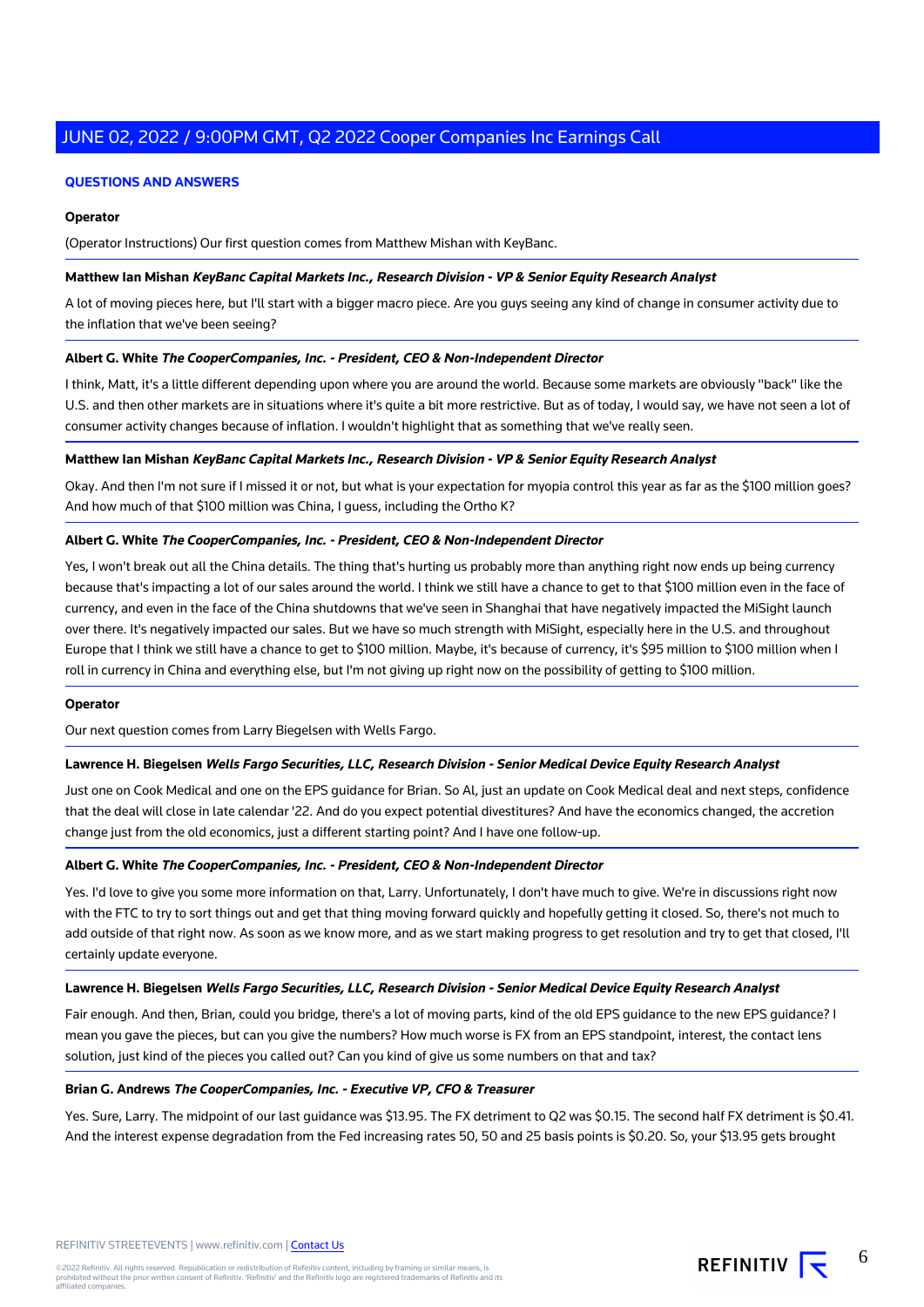down to \$13.19, solely from FX and interest expense. And what we said was higher revenues, the efficiency efforts that we're undertaking, and the lower tax rate helped to offset the supply chain and inflationary pressures as well as the lens care exit disruption that we're likely to see in the back half of the year.

#### **Operator**

Our next question comes from Jason Bednar with Piper Sandler.

#### **Jason M. Bednar Piper Sandler & Co., Research Division - VP & Senior Research Analyst**

Al or Brian, when I'm looking at the model and really trying to update for the, I guess, the implied margin outlook for the year, it looks like maybe we settle out around 25% for adjusted operating margins this year. Maybe I'm off a little bit. I'm just trying to go back to the envelope here quick. But that's obviously come down quite a bit for FX. I mean how much do you think you can get back purely from pound and foreign weakness that could flow through next year? And then are there any cost actions or spending decisions you can make on SG&A to recapture what's been lost here in fiscal '22?

#### **Brian G. Andrews The CooperCompanies, Inc. - Executive VP, CFO & Treasurer**

Yes. The pound is a 6-month lag. So, we're going to get some benefit from the pound in the fourth quarter. So as the pound weakens, that certainly has a nice impact to cost of goods. We'll have to see what happens on revenues. Obviously, the impact to revenues this year has been so significant. So, any move in the right direction significantly helps. Now when you look at your operating margin of around 25%, yes, I would say that's in the ballpark, that certainly fits within the guidance that we've suggested. That's really just being driven down primarily by currency. We're certainly going to get some OpEx leverage from more of the integration efforts that we're undertaking. We've been accelerating our integration efforts. Al mentioned the 6 deals we did since the beginning of last fiscal year. We've moved faster to integrate Generate, as an example, fertility is integrating faster.

But in general, we're integrating those more quickly. Generate's going to get some more OpEx leverage next year and then just the continued moves that we're making around Costa Rica. You'll get the full benefit next year. We put a power plant in place in Puerto Rico. That will help gross margin next year. So I'd say overall, gross margin should be up on a constant currency basis within both divisions at least a little bit next year and operating margins, we should get some leverage out of OpEx next year on a constant currency basis.

#### **Jason M. Bednar Piper Sandler & Co., Research Division - VP & Senior Research Analyst**

Okay. All right. That's helpful. That's very helpful. And then maybe just as a quick follow-up, Brian. I know many of us haven't experienced interest rate movements like what we've seen and are expecting to see here this year. Your variable rate debt has been great for multiple years. But I guess just the question here is, is there a philosophical change on converting that floating rate debt that you have to fixed and avoid some of the sensitivity that the variable rate debt creates if the pace of rate increases accelerates even further?

#### **Brian G. Andrews The CooperCompanies, Inc. - Executive VP, CFO & Treasurer**

For now, the decision is to really stay the course. Just like currency, interest rates are going to move and bounce around. Our first priority with respect to capital allocation is to pay down debt. So we're going to generate a decent amount of free cash flow in the back half of this year. That will go towards paying down debt and investing back in the business like into CapEx. But we're still going to be able to take out a decent chunk of debt in the back half, and that will continue next year. So we'll have to see how things play out. But for now, we're going to stay the course. And as everybody knows, we have \$1 billion hedged at fixed for another several years. As we take down [the floating rate] (added by company after the call) debt, it will help offset some of the interest rate moves.

#### **Operator**

Our next question comes from Chris Cooley with Stephens.

#### **Christopher Cook Cooley Stephens Inc., Research Division - MD**

Just 2 for me, if I may. First, just near term, when we think about just the margin structure there. You had an acceleration in daily silicon hydrogel sequentially just in terms of the growth rate. So as we think about the mix kind of going into the back half of the year, ex currency, can we start to think about a little bit better margin profile overall with growth in myopia management as well as some of these premium offerings just within the broader CVI portfolio?

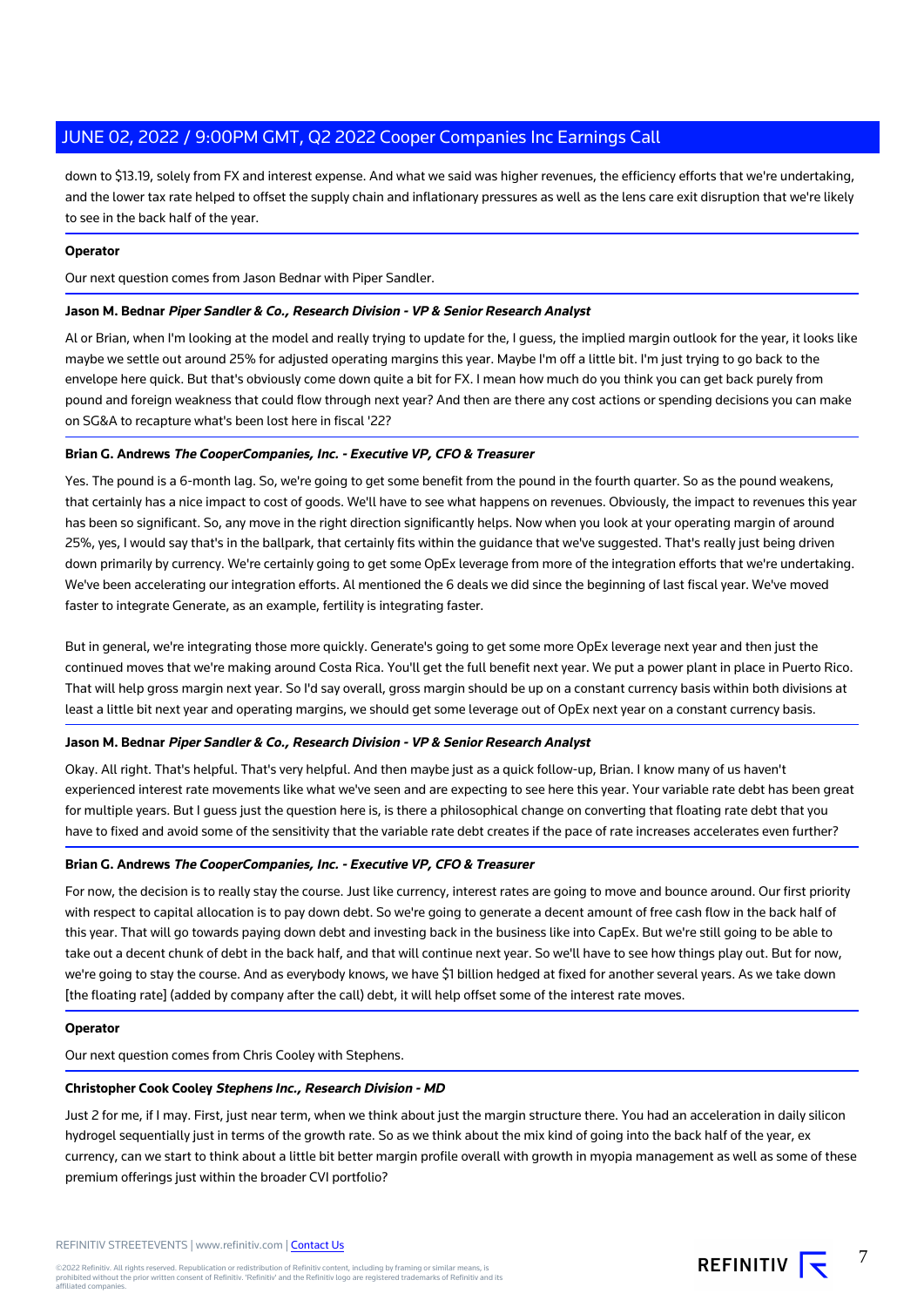And then just for my follow-up. Just a little bit curious that maybe I didn't catch this in the prepared remarks, but you mentioned an improvement in the outlook for PARAGARD as we're exiting the fiscal year. But wasn't sure if you now expected to see actual growth year-over-year in the franchise. And so just trying to think about how to square that as we trend through the back half of the year.

#### **Albert G. White The CooperCompanies, Inc. - President, CEO & Non-Independent Director**

Sure, Chris. I'll take the PARAGARD. I'll let Brian comment on the margins for Vision in Q3, Q4. For PARAGARD, we're going to see a pretty sizable year-over-year decline in Q3. You may remember, we took a price increase last year in Q4. So, we had some buy-in associated with that. What you're going to end up seeing in Q3 and Q4, will be on a year-over-year comparison basis, a decent decline in Q3 and then strong growth in Q4. So that's just how the numbers are going to play out. What we're seeing some right now is a lack of patient traffic basically is hurting IUDs.

And we think that's going to start to improve a little bit here because one of the things we've seen historically, and we believe we're seeing now, is you'll see when this is happening, some of the channel inventory gets burned down, that's out in the field. And then that, at some point, levels off, and at some point, even increases back up. So we think from a channel inventory perspective, and we think from improvement in just patient traffic in OB/GYN offices, we'll start to see a general increase here as we get into Q4. But yes, expecting a challenging quarter, if you will, in Q3, certainly from a comp perspective and even patient traffic and then starting to improve some in Q4.

### **Brian G. Andrews The CooperCompanies, Inc. - Executive VP, CFO & Treasurer**

On the gross margin question, I would say that currency is just having a bigger impact on margins in the back half of the year than really anything else. I mean certainly, there are puts and takes when you look through FX. Myopia management is a positive to gross margins, but we're seeing a really rapid acceleration back into daily SiHys. And so that puts a little bit of pressure on our gross margins. So that would be kind of one of the offsets. I'd say in Q3, we always have a little bit of negative manufacturing variances that hit us in Q3 from shutting down our lines in the first fiscal quarter of the year. So that's going to be a little bit of a headwind. And then you get some benefit, like I said, in cost of goods from FX in the fourth quarter, and the business is going to be performing really well in the fourth quarter with strength in both businesses. So I would say nothing really tied to myopia management, but the puts and takes are those couple of elements.

#### **Operator**

Our next question comes from Jon Block with Stifel.

#### **Jonathan David Block Stifel, Nicolaus & Company, Incorporated, Research Division - MD & Senior Equity Research Analyst**

Maybe just first on CVI, a solid increase in the CVI organic growth for fiscal '22. I guess sort of a couple of questions in here. It seems like 100 bps of that roughly is exiting the solutions business, if I have that right, Al or Brian, maybe you can comment there. And then, Al, if you can just talk to how price is trending in the market for fiscal '22 and how that compares to prior years?

#### **Albert G. White The CooperCompanies, Inc. - President, CEO & Non-Independent Director**

Sure. Yes, you're right on the solutions side of things. That's about 1 point, right, going 44 to 20. So when you remove that, you pick up a point. And then outside of that, you have several different positives. I think price is a positive. We took some price at the beginning of this year. Frankly, we don't have it in guidance, but we'll probably take some additional price is my guess as we move through this year to offset some of the inflationary pressures. And then you have, as Brian alluded to it, growth in daily SiHys. I mean we're just really strong in that market. We have the best portfolio in the daily silicone hydrogel marketplace. So you're getting good growth there. And to be fair, when we did our last earnings call in early March, it was 1 week after Russia invaded Ukraine. We probably had a little conservatism in the back half of the year in our Q3, Q4 organic growth rates for CooperVision. We've worked through that. We're continuing to see nice trends in all 3 geographies and with all of our markets. So taking up guidance even as much as we did, seems to make a lot of sense.

#### **Jonathan David Block Stifel, Nicolaus & Company, Incorporated, Research Division - MD & Senior Equity Research Analyst**

Got it. That's helpful color that. And then I'll actually shift gears and move over to CSI and more specific fertility. Now I'd just love your thoughts. Really solid fertility numbers, but your thoughts on the consumer, call it, for this segment. So expensive treatment on one end,

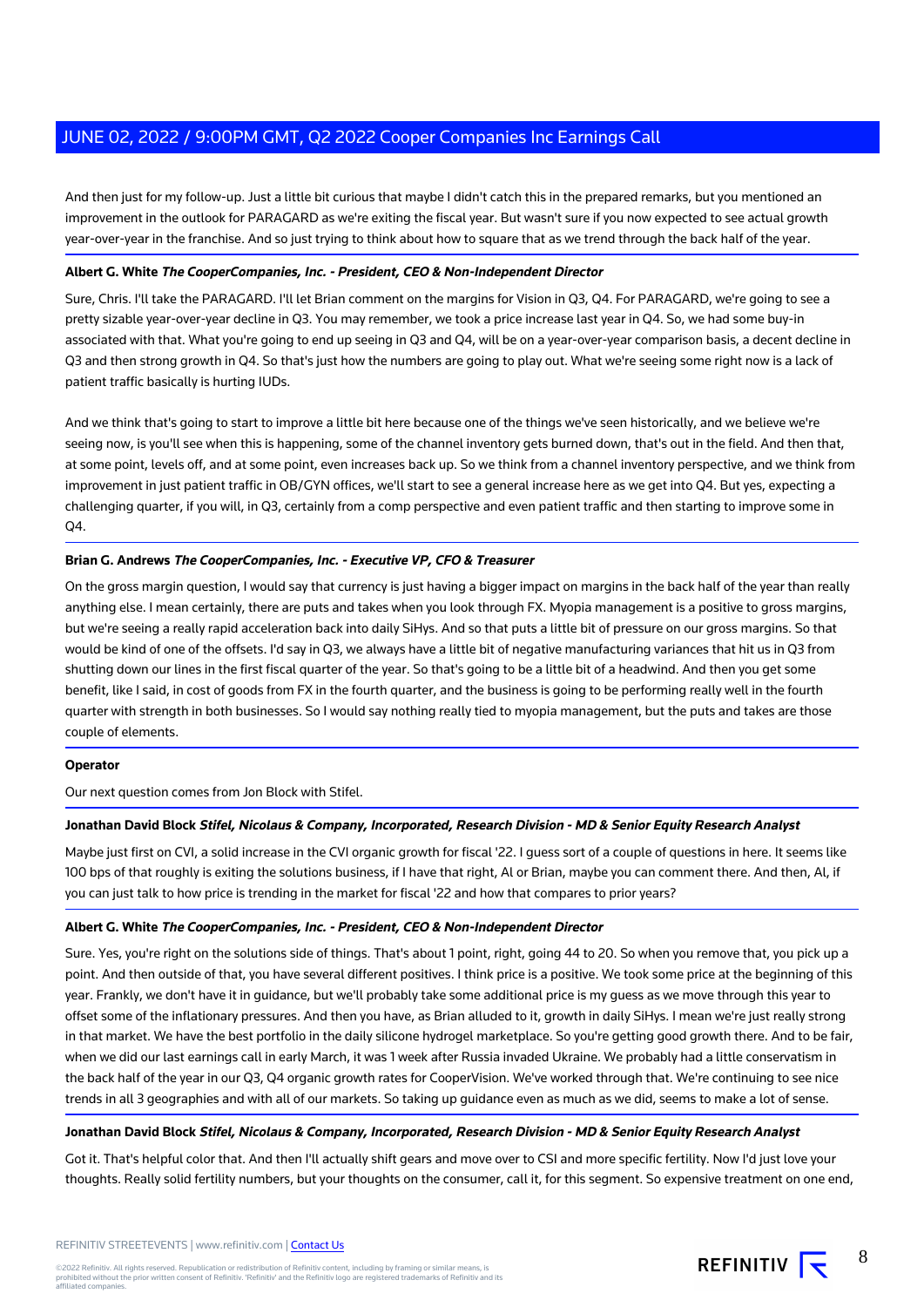but then on the other end, call it sort of a finite window for that individual in their childbearing days. So if inflation just continues to spiral out of control, we get a weakening consumer over the next 12 to 18 months. Just your thoughts on fertility and what it means for that particular business.

#### **Albert G. White The CooperCompanies, Inc. - President, CEO & Non-Independent Director**

Yes. So as of now, we haven't seen anything. And I think you're spot on when you talk about a limited window. So when a woman decides she wants to have a baby, time is her enemy. You need to go in and go through the IVF process as soon as you can, trying to have a baby. So a lot of times, the cost ends up being secondary. This is one of those areas where cost is secondary to the actual process itself. The other thing is you've just got a [good] (added by company after the call) industry. Fertility as an industry is a pretty high-growth marketplace. So when we look at the number of new clinics that are coming on, when we look at upgrades within existing clinics for capital expenditures and so forth that are growing on, when you look at all that activity on top of the fact that going through fertility treatments is becoming more common, more accepted and so forth, you're seeing just really strong underlying growth of the industry. And, as you know, we do well in that space, so we participate in that growth. And I think even if you get in a situation here where the economy moves closer to a recession or even into a recession, that will be a very recession-resistant industry. We've seen that in the past. I don't see any reason that would change right now.

#### **Operator**

Our next question comes from Joanne Wuensch with Citibank.

#### **Joanne Karen Wuensch Citigroup Inc., Research Division - MD**

Ask the same question for contact lenses, as you just answered for women's health. Historically, that's been also very recession resistant. Do you feel the same way about that in the current environment?

#### **Albert G. White The CooperCompanies, Inc. - President, CEO & Non-Independent Director**

Yes, Joanne, I do. I've been doing this a long time, so we've been through several recessions, and we've seen contact lens growth come back a little bit in some of the recessions. But frankly, even when it comes back as a market, it's still kind of a low single-digit grower. I think even in some of the worst parts of prior recessions, we were still kind of a mid-single-digit grower. So with the underlying fundamentals there, I'd say, similar to fertility in that more people are becoming myopic, right? 1/3 of the world is myopic today. It's going to be 50% in 2050. And the underlying growth factors for vision correction are just powerful. They're just there. It's just happening. So regardless of what happens with respect to the economy, people are going to need visual correction. Now there could certainly be a little bit of a difference in terms of what people are buying, right? Is everyone going to buy some of the highest-priced daily silicones hitting the market? Or do they buy some more Biofinity or do they buy some clariti or something else. There could be a little shift in buyer behavior, but underlying growth is going to remain there, even in any recessionary type of environment. Contact lenses are a great industry to be in from that perspective.

#### **Joanne Karen Wuensch Citigroup Inc., Research Division - MD**

And a follow-up question. Historically, at one stage, you had a foreign exchange hedging program. I don't believe you have that currently. Are there thoughts to put that back into place?

#### **Brian G. Andrews The CooperCompanies, Inc. - Executive VP, CFO & Treasurer**

Joanne, yes, I instituted that program in 2006, and I think we ceased it around 2011 or '12, but it's been several years now. We just made that decision a long time ago not to hedge because not only is it costly, but it also requires resources and it's time consuming. But unless you're going to manage your business differently, all you're doing is delaying the inevitable. If you're hedging something, you know what to expect some period of time ahead of time. So unless we're going to change the way that we're going to operate our business from doing hedging, it ends up being not worth the time or the effort or the cost to do it. So now that the yen is where it is and everything is kind of in a bad place, it'd probably be a horrible time to start hedging. Of course, it could still continue to go in the wrong direction. But I'm a bit of an optimist. Hopefully, we get a little bit of relief here over the next couple of quarters. But no, there's not going to be any change to our hedging strategy.



9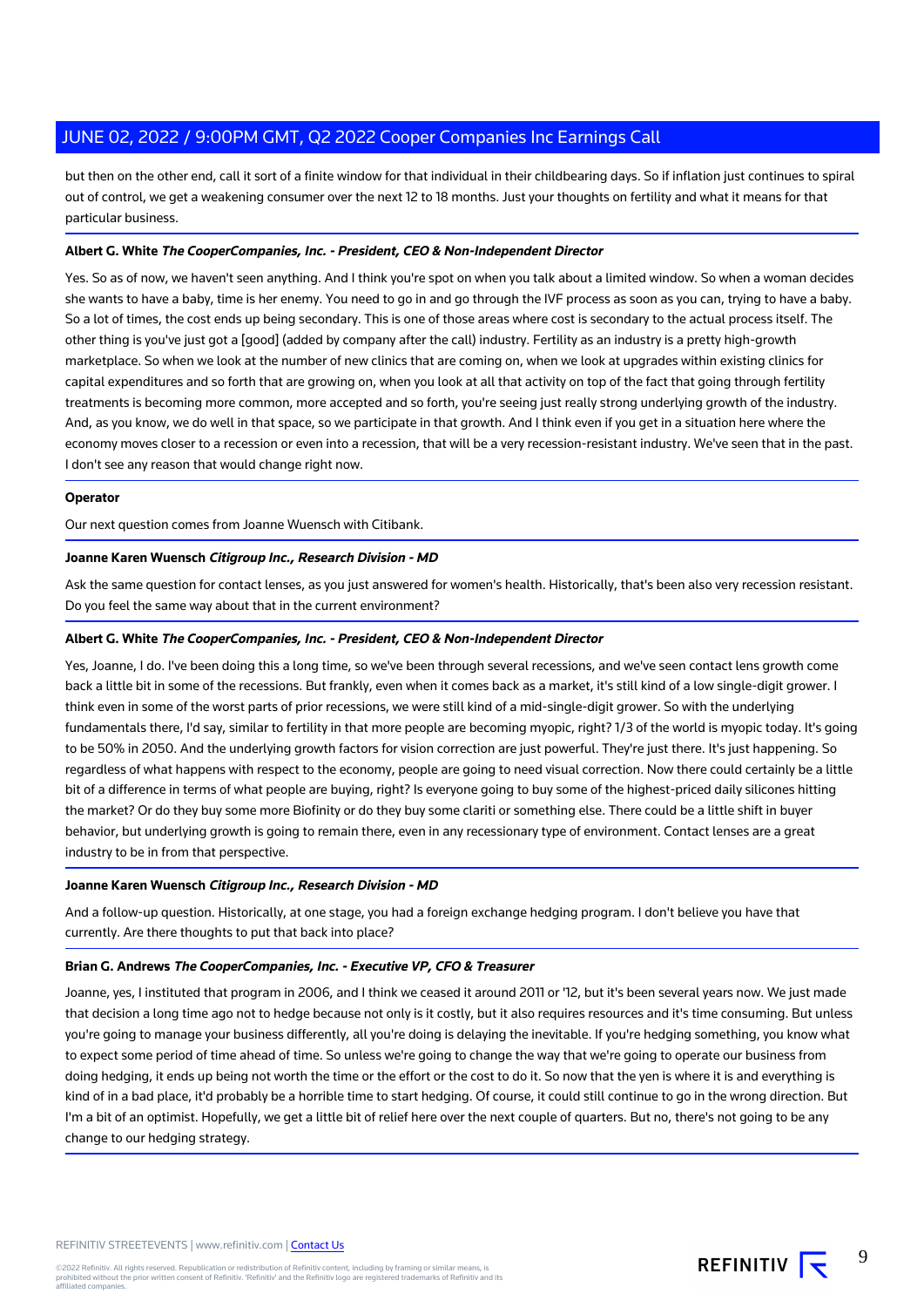#### **Albert G. White The CooperCompanies, Inc. - President, CEO & Non-Independent Director**

Yes, I'd add on that one, quick add, which I don't know if everyone saw it or not. But as we were working through this and talking about the script and reconciling things and so forth and the FX loss that was in our other income and expense. It was interesting today that Microsoft just came out and made a statement about that and talked about the impact from the exact same thing we saw in the month of April. So I don't know if other people will see it, but Microsoft announced it today, and we had the same thing happen. So it won't surprise me if you see it from some other people.

#### **Operator**

Our next question comes from Jeff Johnson with Baird.

#### **Jeffrey D. Johnson Robert W. Baird & Co. Incorporated, Research Division - Senior Research Analyst**

I always want to make sure I understand this. But when you talk about 12% market growth for you guys or for the market in Q1, calendar Q1, and you go to 16%. That 12%, I'm assuming this time you're getting to that by just kind of looking at the 4 companies growth rates. Is that right? It's not like a CLI data end market kind of number that's looking at kind of the 4 companies?

#### **Albert G. White The CooperCompanies, Inc. - President, CEO & Non-Independent Director**

Yes, true growth of the market, if you will, right? Because CLI is gross data rather than net data. So it doesn't take into consideration discounts and GFK doesn't capture the whole market, all that kind of stuff. So yes, I have a tendency to just look at what a company is actually reporting.

#### **Jeffrey D. Johnson Robert W. Baird & Co. Incorporated, Research Division - Senior Research Analyst**

Yes, I would agree. And I think when Alcon was talking in their quarter about like mid-single-digit market growth, they were in CLI and GFK and that was looking more sell out and you're looking at more kind of, if you will, sell in for you guys to the distributors or to the end market?

#### **Albert G. White The CooperCompanies, Inc. - President, CEO & Non-Independent Director**

That's correct. Yes.

#### **Jeffrey D. Johnson Robert W. Baird & Co. Incorporated, Research Division - Senior Research Analyst**

Yes. Okay. And then on that point, you're 16% and even your daily SiHy number, probably a little stronger than we were expecting here this quarter. I think we've been hearing a little bit of increased chatter around things like PRECISION1 and things like that, but you guys seem to be holding in well there. So just with the update you're seeing kind of competitive environment, especially with some of these new products rolling out from especially Alcon but some others.

#### **Albert G. White The CooperCompanies, Inc. - President, CEO & Non-Independent Director**

Yes. Alcon is doing really well. They have a big portfolio of legacy wearers that they'll be trading up, and they'll be trading up, I'm sure, for a long time. I think that the story remains the same to some degree, if you will, for us, which is we don't have as large a legacy portfolio to trade up. But we're winning our fair share certainly of new fits. So I think that's probably the differentiator. When you're talking about new fits, new wearers coming into the market and you're talking about products like MyDay and clariti, where we're certainly winning our fair share of that new fit activity. I think that's the thing that's held up really well. It continues to hold up well based on the latest data I've seen, which is a really good sign for us because, frankly, that's where we need to get a lot of our growth from. We can't get as much from trading up legacy wearers. So we have to be able to win new wearers coming into the market.

#### **Jeffrey D. Johnson Robert W. Baird & Co. Incorporated, Research Division - Senior Research Analyst**

Yes, understood. And then the last one I've got just on MiSight. I've got you at about \$18 million year-to-date now. It seems like you're going to come short of that \$50 million. But just I hear you on still feeling okay, maybe at the \$100 million myopia. Where are you at on thinking about the \$50 million for MiSight? And then just talk maybe about the stability of kind of those MiSight wearers who are now rolling over into year 1 or 1.5 of where in this macro environment are you seeing any kind of dropouts from those established wearers now on the MiSight side?

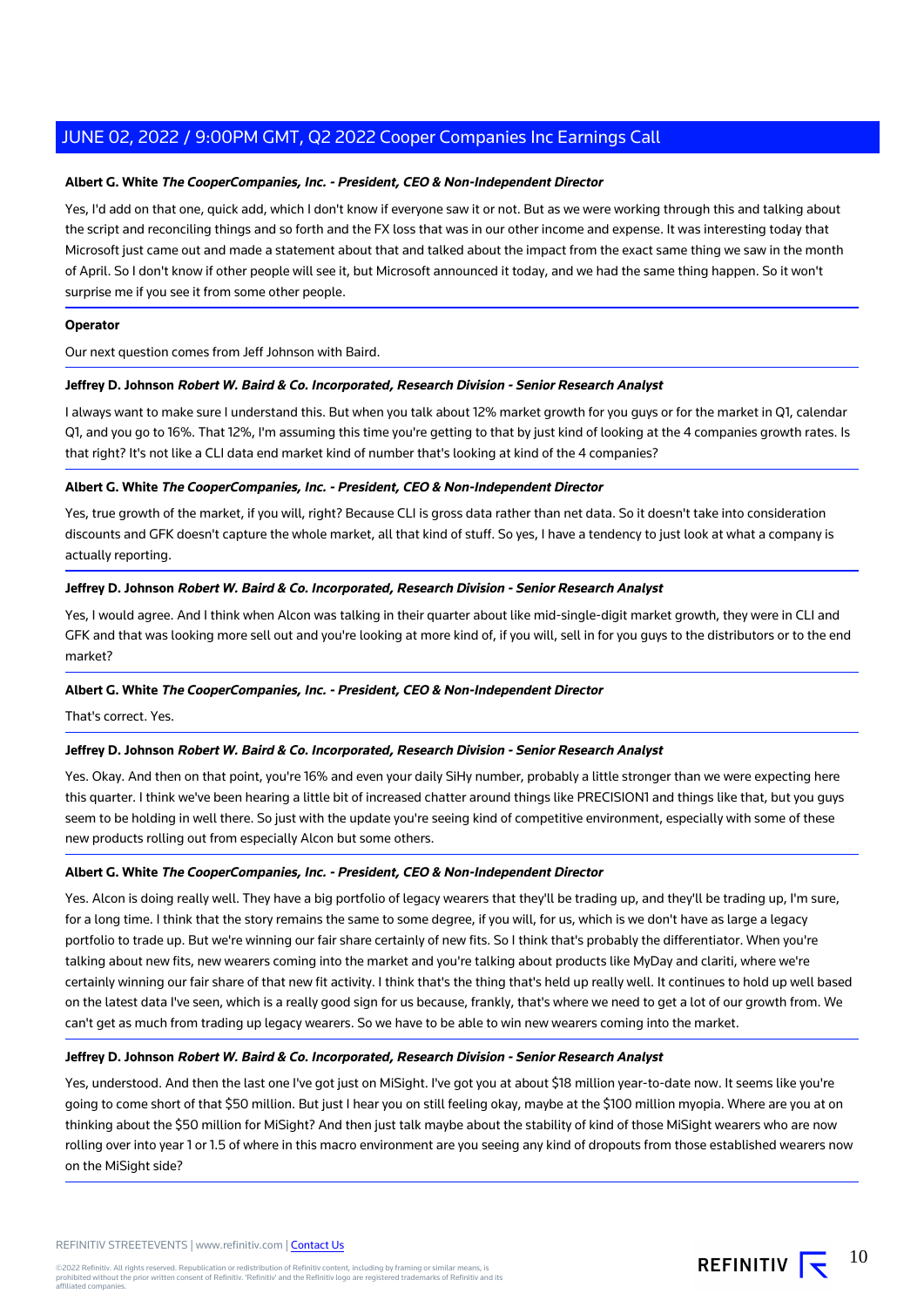#### **Albert G. White The CooperCompanies, Inc. - President, CEO & Non-Independent Director**

Yes. I just had the team update the numbers on MiSight for wearers. And it's a little different geographically, but it was running kind of in the 85% to 95% retainage rate, if you will, going into multiyear. So not a lot of change from what we've seen in the past, which I'm really happy to report. And it's working for a very significant number of kids and they're staying in the lens, which is great news. On MiSight, yes, I was kind of expecting \$40 million to \$50 million this year, depending upon what happened with China. We're still going to be in that \$40 million to \$50 million. I wouldn't change that range to get to \$50 million, we're going to need some uptick in China. I mean we should be farther ahead ideally. A lot of our activity, including some of our distribution activity is literally through Shanghai. So the shutdowns in Shanghai have certainly hurt us. Now the activity when we first launched that in China and first went in there was really strong. It was definitely stronger than I thought it was going to be. So we received some early kind of pickup, if you will, there. And then all of a sudden, it really shut itself down here. Now Shanghai just started reopening a little bit here in the last day or 2. So hopefully, we get some improvement. If we get kind of a snap rebound on that, I still think we could probably move up maybe towards that \$50 million. But I think we'll be somewhere in that \$40 million to \$50 million and I think we still have a decent chance to get to \$100 million if the market in China comes back a little bit because we'll pick up a lot of that Ortho K activity. But I still think we'll be at least mid-90s.

#### **Operator**

Our next question comes from Zach Weiner with Jefferies.

#### **Zachary Ross Weiner Jefferies LLC, Research Division - Equity Associate**

Just one on the strong performance from the Vision Care business. Could you parse out some of the share gains for switch fit versus new fits?

#### **Albert G. White The CooperCompanies, Inc. - President, CEO & Non-Independent Director**

I would love to, but no, it's incredibly difficult to get because of trade-ups. So when you get trade-up activity and how it all gets classified in terms of switches and new fits and so forth, and when you look at round on a global basis, it's just viciously difficult to get into. I think that as a general comment, you'd see we're doing really well when it comes to new fits, especially in torics and multifocals. We're certainly doing fine in spheres, but I would say that's where we're seeing strength. But it's hard to get those numbers. I mean even you'll see some stuff from GSK in places, but it's like partial data and only in certain markets, it's hard to get that level of granularity.

#### **Operator**

Our next question comes from Andrew Brackmann with William Blair.

#### **Mike Besenjak William Blair**

This is Mike on for Andrew today. Maybe just to dig in on your comments a little bit more on the expected FX headwinds and the interest rate impact to the bottom line. Can you sort of just level set us from a strategic standpoint around how you view spending in the sort of environment we find ourselves in. Is this something that will cause you to pull back a little bit? Or what do you do to better balance spending here just given the macro backdrop?

#### **Albert G. White The CooperCompanies, Inc. - President, CEO & Non-Independent Director**

Yes. It's a really good question, Mike. I mean we've spent quite a bit of time thinking through that. We ended up saying, the fundamentals of our business, at Vision and Surgical, are really strong right now. We're taking share in the Vision space. We've got a bunch of great products. We're launching products around the world and expanding parameters. We also have a lot of good things going with fertility, and we're gaining some traction on some of our medical devices, and international med device. So we looked at it and said, you hate to take the foot off the pedal. It's hard to get momentum and, now that we have momentum, we really want to keep it. So we ended up saying, we have different factors pushing and pulling on that side of things. And we said, okay, well, if we exclude FX and we exclude the interest rate increases, can we continue to do everything that we want to do as a business? Can we invest everywhere we want to invest? Can we hurdle the solution stuff? Can we hurdle the supply chain and inflationary pressures and everything else? And then you pull that apart, you're like, yes, we've got price increases here. I've got some growing revenue. I've got a lot of different positive cost containment efforts and initiatives that I can net all that kind of stuff out and get myself in a situation where kind of my core margins are even up year-over-year, if you will. But I can't also hurdle FX and interest expense without cutting into some of my momentum and my growth opportunities that are out there. So that's the way we ended up separating it and saying, the fundamentals of the business are too strong

11

REFINITIV  $\overline{\mathbf{r}}$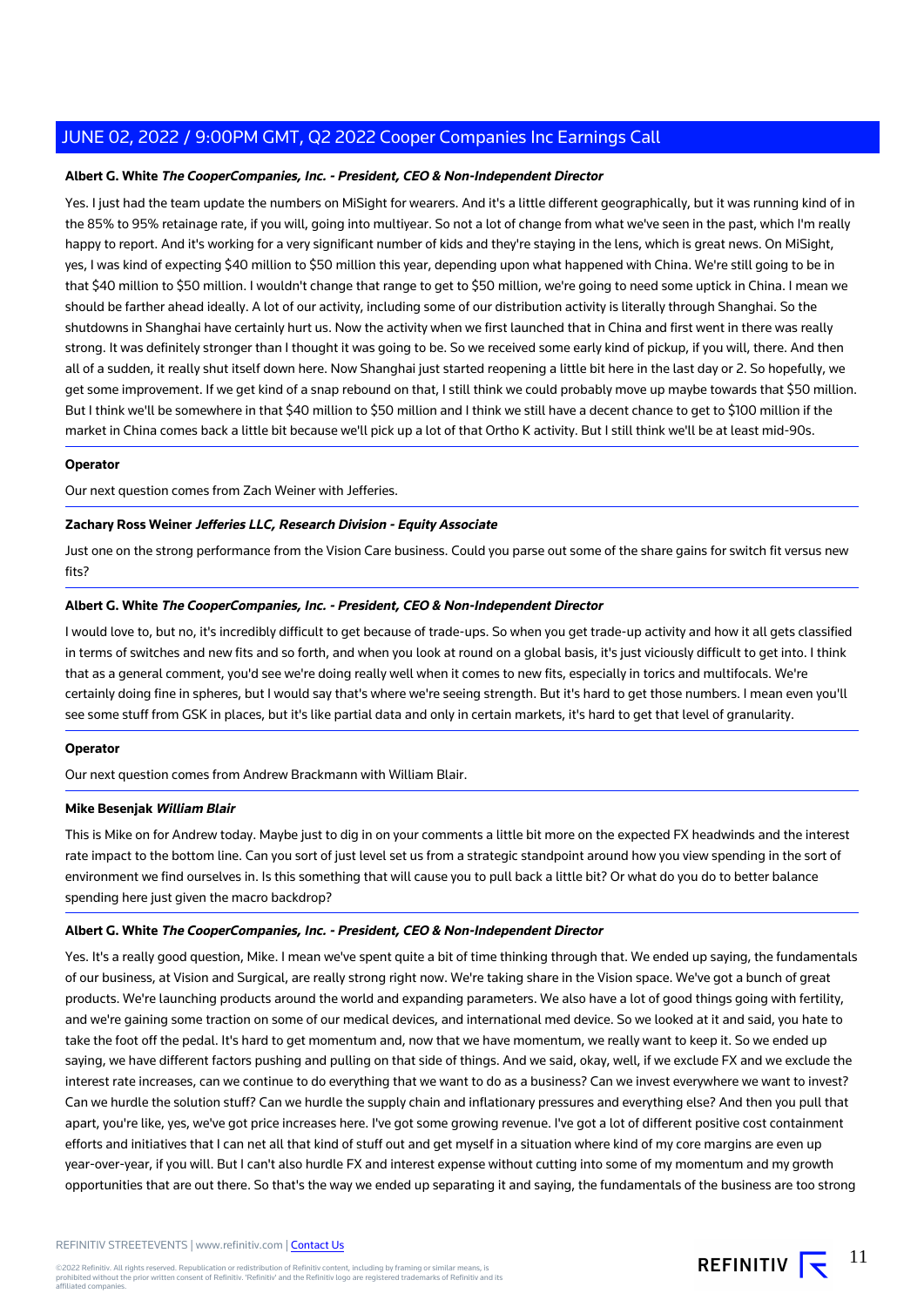to ignore right now. We're not going to hurdle the interest and the FX. Now unlike maybe in prior years, or other companies, when FX goes the other way, we're just going to pass that FX right along back. So I hope that happens sometime soon. That will go right back into our numbers. Interest expense is going to do what it's going to do, as Brian said, we're focused on paying down debt right now. So we're going to generate some cash flow, we're going to pay down debt to help offset that. But that was our strategic thinking, if you will, for the back half of this year and into next year.

#### **Mike Besenjak William Blair**

Great. That was really helpful. And then maybe one more. Al, you mentioned some potential synergies that the CooperSurgical team is coming up with during the integration of the Generate acquisition. Is there anything specific you could tell us on those opportunities?

#### **Albert G. White The CooperCompanies, Inc. - President, CEO & Non-Independent Director**

Yes, I'll give you an example. We have a labor and delivery group. And we have a very strong sales force within our OB/GYN medical device team, which includes labor and delivery and a couple of other areas. Leveraging that sales force, educating them on what stem cells are and regenerative medicine and so forth and then incentivizing them to help the stem cell business from Generate to cross-sell, and the teams to work together and to help one another be more successful. We've worked through that process. So we accelerated all the Generate acquisition activity. We've worked through that training activity. And we, "if you will", increased our sales force by utilizing our existing sales force, and we're seeing some positives from that already. And I think that as we move through the back half of the year, I think we'll continue to see positives from that. So those are the kind of synergies that I'm talking about that we're starting to find and to implement.

#### **Operator**

Our next question comes from Robbie Marcus with JPMorgan.

#### **Robert Justin Marcus JPMorgan Chase & Co, Research Division - Analyst**

Free cash flow came in a bit weak in the quarter. I was hoping maybe give us a sense of what drove that. How much is due to currency versus deal integration? How do we think about free cash flow for the balance of the year?

#### **Brian G. Andrews The CooperCompanies, Inc. - Executive VP, CFO & Treasurer**

Yes. So I mentioned the \$88 million of free cash flow. It was impacted interestingly by a \$41 million SightGlass Vision cash outlay. We settled a revenue milestone. We bought out a milestone tied to a contingency of revenues, and that cash outflow was a negative to operating cash. And so, we had been remeasuring that contingency last year, and that was hitting OpEx, and we were calling that out as it was being remeasured in OpEx. And so now when you're paying it out, it ends up being a detriment. Even though, by the way, we received more than that from SightGlass as part of closing the joint venture and part of getting the money from them to help support the 50% payment of this buyout. So that was a big part of it. Obviously, you've got FX and lens solutions, cash cost tied to shutting that down. And then just some higher inventory costs just with raw materials purchases and just trying to get ahead of some things. So, the amalgam of all that was resulting in an \$88 million. But expect still strong free cash flow in the back half of the year. With CapEx really just being one of those things where I'd expect CapEx is going to inflect up a little bit in Q3 and start to trend a little bit higher. The demand is really, really strong for our lenses right now. We've got basically very little idle costs, and we're utilizing all of our equipment. So, we want to make sure that we stay ahead of the game and buy equipment, and we're putting some into production. So, we'll continue to do that, and you'll see CapEx come up in the back half of the year but see free cash flow is still looking really solid as we round out at the end of the year.

#### **Robert Justin Marcus JPMorgan Chase & Co, Research Division - Analyst**

Great. And I just wanted to follow up. I think it was Joanne who asked a question about hedging before. And I was hoping you could expand on it a little bit. 5% top line impact from FX is kind of what we're seeing across the board in med tech, but 14% is probably the most significant impact by far that we're seeing. So how do you think about just when you set out your guidance, do you plan it in constant currency or reported? Why are you, I guess, leaving FX as a risk for the business? And any natural hedges you can do to offset that over time?

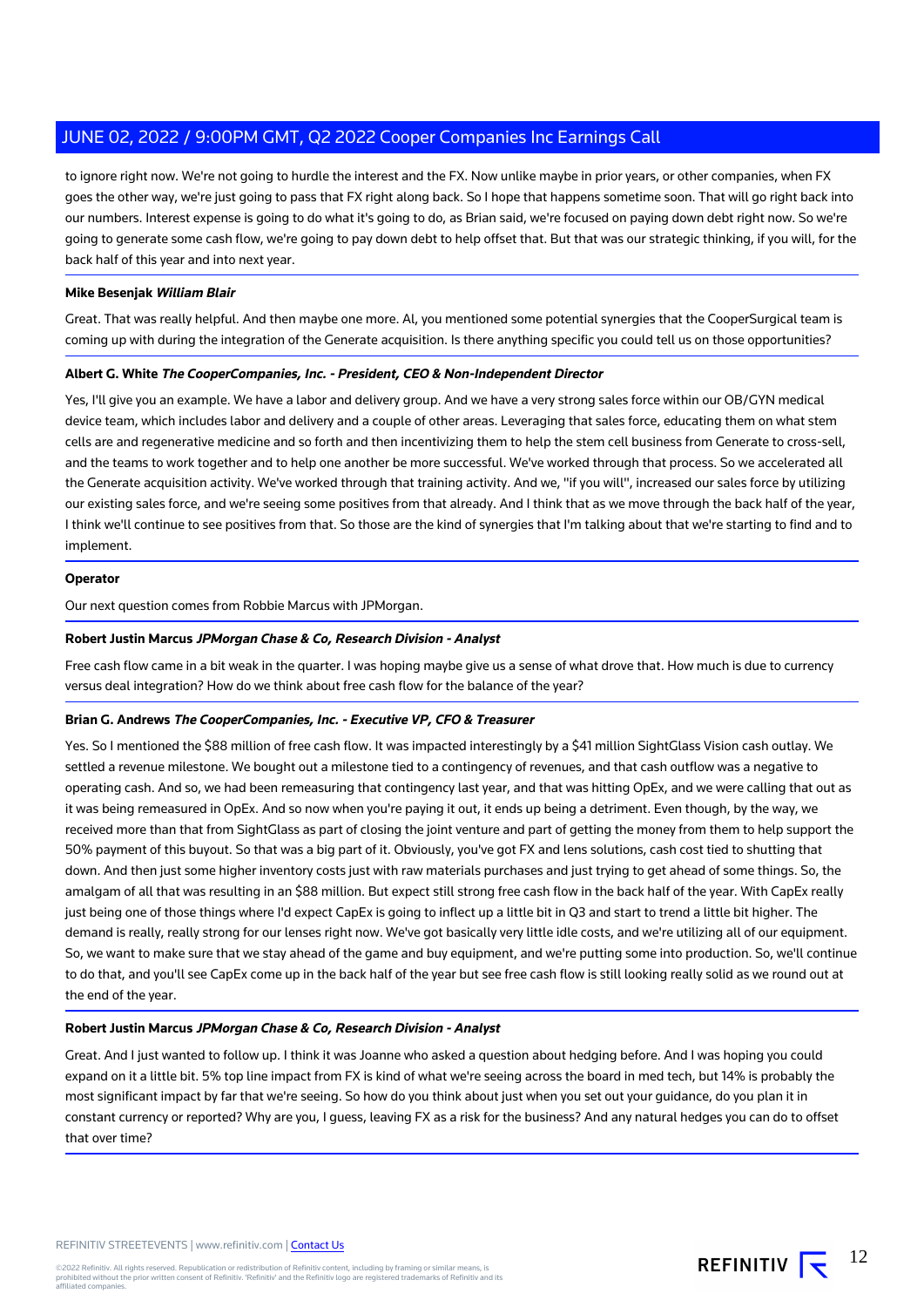#### **Brian G. Andrews The CooperCompanies, Inc. - Executive VP, CFO & Treasurer**

Yes. Robbie, that's a good question and a lot there to unpack. But the long story short is we do have some natural hedges in our business, but they're fairly insignificant in the grand scheme of things. When you look at what's been really moving, even just from last quarter to this quarter throughout the P&L, this was a story of the yen and euro and pound hitting that impacted revenues. But with the yen moving so significantly weaker, we have very little to offset that. Our OpEx in Japan is very, very low. So the flow-through is immediate and it's significant. And we have that play out throughout Europe and other currencies. We talked about in the second quarter, the majority of the delta of \$0.15 from last quarter's guidance to this quarter's guidance, stemmed from intercompany. And as Al mentioned earlier, Microsoft mentioned that today that \$50 million impact that they experienced was just balance sheet stuff. You're remeasuring intercompany trade balances from one month to the other, you might settle that every 30 days. And typically, that doesn't result in a very significant loss to the bottom line because you have pluses and minuses. But in this case, those balances are always there. There was a big impact towards the end of the quarter, and that made up a large part of that \$0.15. And so, like I said before, and we've said in the past, currency sometimes is in your favor, sometimes it moves against you. When currency starts to move in our favor, that will be a big positive to us, and you'll see a big impact move the other way. When it comes to setting our guidance, we take a look at our forecast, and we apply roughly current rates, and that's what you get. And so that's what we tell you is the headwind. So, there isn't any magic around it. That's how we arrive at the guidance.

#### **Albert G. White The CooperCompanies, Inc. - President, CEO & Non-Independent Director**

Yes. Robbie, to add a point on that. The 5% and 14% that you're highlighting with the delta being abnormally large between that, that's misleading because we're the same as every other company in terms of that delta. One of the primary differences for us from a lot of different companies is our FX gets capitalized within our cost of goods, and it turns through inventory 6 months later. So, we're not getting any of the positives within our manufacturing from the change in the pound. All we're seeing right now basically is negatives coming from inventory. And the only offset is OpEx. The pound starts flowing through at the end of our fiscal year and into next year. And all of a sudden, that's when you get the bigger offset from currency. So, it's a little misleading the 5% and 14%, that's happening because it's all happening within a fiscal year. If you stretch it out over a full year, it wouldn't be that dramatic of a difference. It would be very similar to what you see from other companies.

#### **Operator**

Our next question comes from Steven Lichtman with Oppenheimer.

#### **Steven Michael Lichtman Oppenheimer & Co. Inc., Research Division - MD & Senior Analyst**

Just, I guess, outside of the solutions business, how much are supply chain inflation impacting you guys on the bottom line this year? And do you see second half similar to first on that front, better? Any comments generally would be helpful.

#### **Albert G. White The CooperCompanies, Inc. - President, CEO & Non-Independent Director**

Yes. Solutions is a little bit different of an animal with the plastic that you need to purchase and so forth for the solution bottles and so forth, that's been a challenge for us. There's no question about that. We're working through it, and we've actually made some progress on that, but that has definitely impacted us. Now we're shutting that business down at the end of this year but we're trying to take care of our customers. We did have a decent operating loss in Q1 from that business. We had a decent operating loss in Q2. I think in Q3 and Q4, where we're at now, we made the decision and are working to right size things very quickly so revenues probably hold fairly stable as we supply as much as we can to our customers. And then because of rightsized infrastructure, we probably get to a neutral operating profit or no operating profit in Q3, Q4.

#### **Steven Michael Lichtman Oppenheimer & Co. Inc., Research Division - MD & Senior Analyst**

Okay. Got it. Brian, you mentioned tax rate as an offset. What are you guys assuming now in the guidance for the year?

#### **Brian G. Andrews The CooperCompanies, Inc. - Executive VP, CFO & Treasurer**

Around 13%. So, coming down from around 14% to around 13%.

#### **Operator**

Our next question comes from David Saxon with Needham & Company.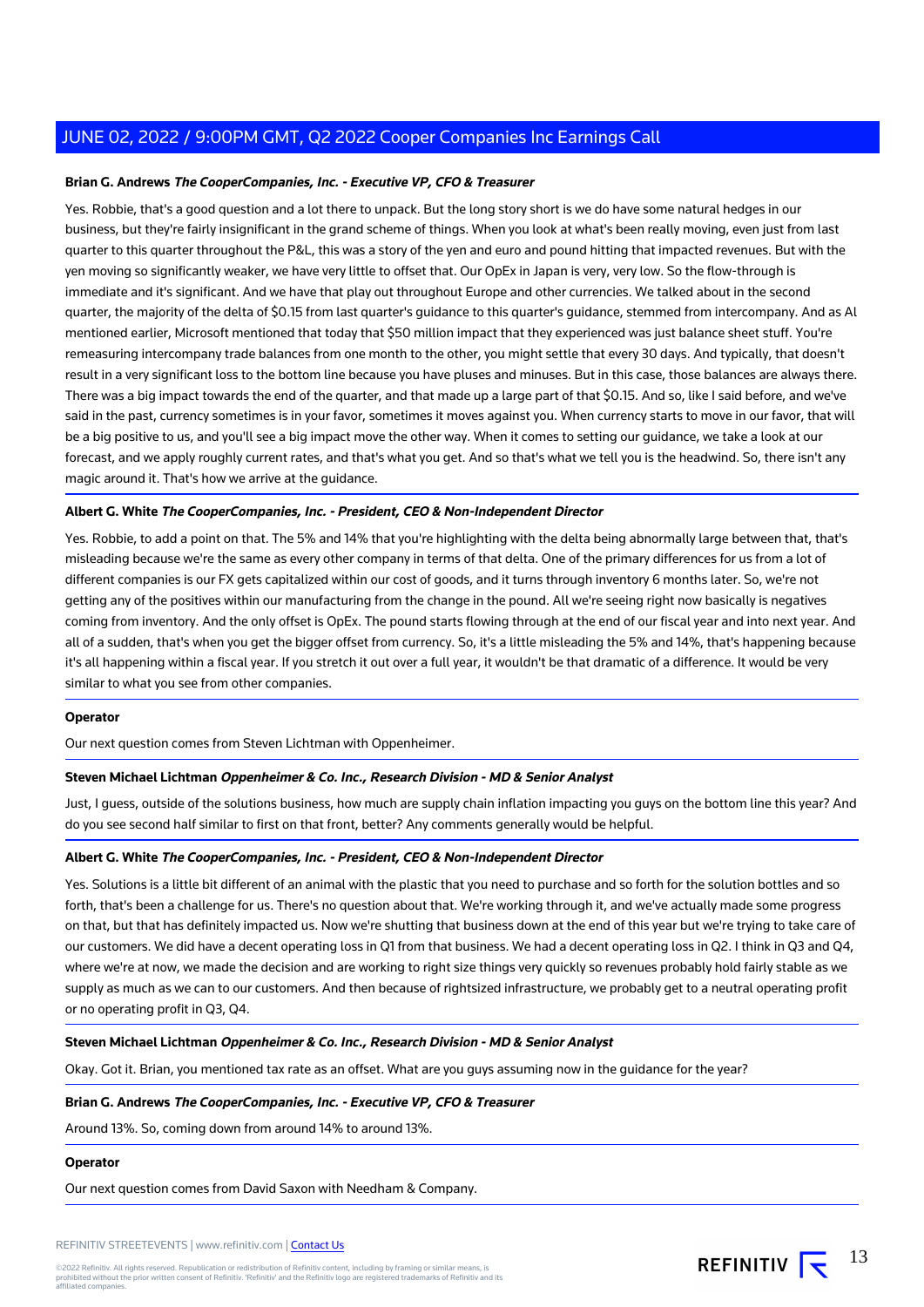#### **David Joshua Saxon Needham & Company, LLC, Research Division - Senior Analyst**

Maybe on 2 CVI, starting with MiSight. Just wondering what inning you are for MiSight trending in the U.S.? And how are you thinking about MiSight pricing in a potentially recessionary environment?

#### **Albert G. White The CooperCompanies, Inc. - President, CEO & Non-Independent Director**

Yes. We're still, as far as I'm concerned, in the first inning when it comes to MiSight. We are just very early in what is going to be a very large myopia management marketplace. And we're going to have a number of additional products coming out. We just expanded the parameter range on MiSight. So I'm excited about that. You're going to see more products coming out of R&D continuing to expand and grow. And I think the industry is just going to continue to grow because anywhere you go right now within the ophthalmic space, you're seeing everyone talking about myopia management, and what that means, how they can build it within their practices, how they manage it and so forth. So, it's exciting that you're seeing eye care practitioners saying, hey, I have a way to treat this disease. I can tackle this thing, and I can help kids, and I can help society and benefit everyone. So, we're definitely gaining some momentum there. So, we're very, very early in that process. Pricing to me is that we haven't made changes in pricing. I mean, if anything, I think in some spots around the world, we've taken pricing up a little bit. We have a fantastic, FDA-approved, strong clinical product that works, and it's the only one in the market out there right now that's doing that as a contact lens. So, from our perspective right now, we'll continue with pricing roughly where it's at.

#### **David Joshua Saxon Needham & Company, LLC, Research Division - Senior Analyst**

Okay. That's helpful. And then you did call out the growth in your branded products. So just wondering, are you seeing anything new in the key account segment or if that's just strong underlying branded growth?

#### **Albert G. White The CooperCompanies, Inc. - President, CEO & Non-Independent Director**

Yes. We talked for a while about a lot of the growth being driven by more of our customized solutions, the customer brands and so forth. We've seen a little bit of shift in that more recently. Some of the products, MyDay, in particular, Biofinity also, the torics, the multifocal, a lot of which gets sold through private practitioners and so forth. A lot of that strength we're seeing from more traditional branded products. So that's a really good sign. I'm really happy to see that. It doesn't really surprise me, but it's still nice to see.

#### **Operator**

And at this time, I'm showing no further questions in the queue. I'd like to hand the conference back over to Mr. White for any closing remarks.

#### **Albert G. White The CooperCompanies, Inc. - President, CEO & Non-Independent Director**

Great. Thank you, operator, and thank you, everyone, for attending today's call. And we appreciate your time and so forth and look forward to updating everyone again in September on our next earnings call. So thank you. Appreciate it.

#### **Operator**

Ladies and gentlemen, this concludes today's conference call. Thank you for your participation. You may now disconnect. Everyone, have a wonderful day.

14 REFINITIV  $\overline{\mathbf{F}}$